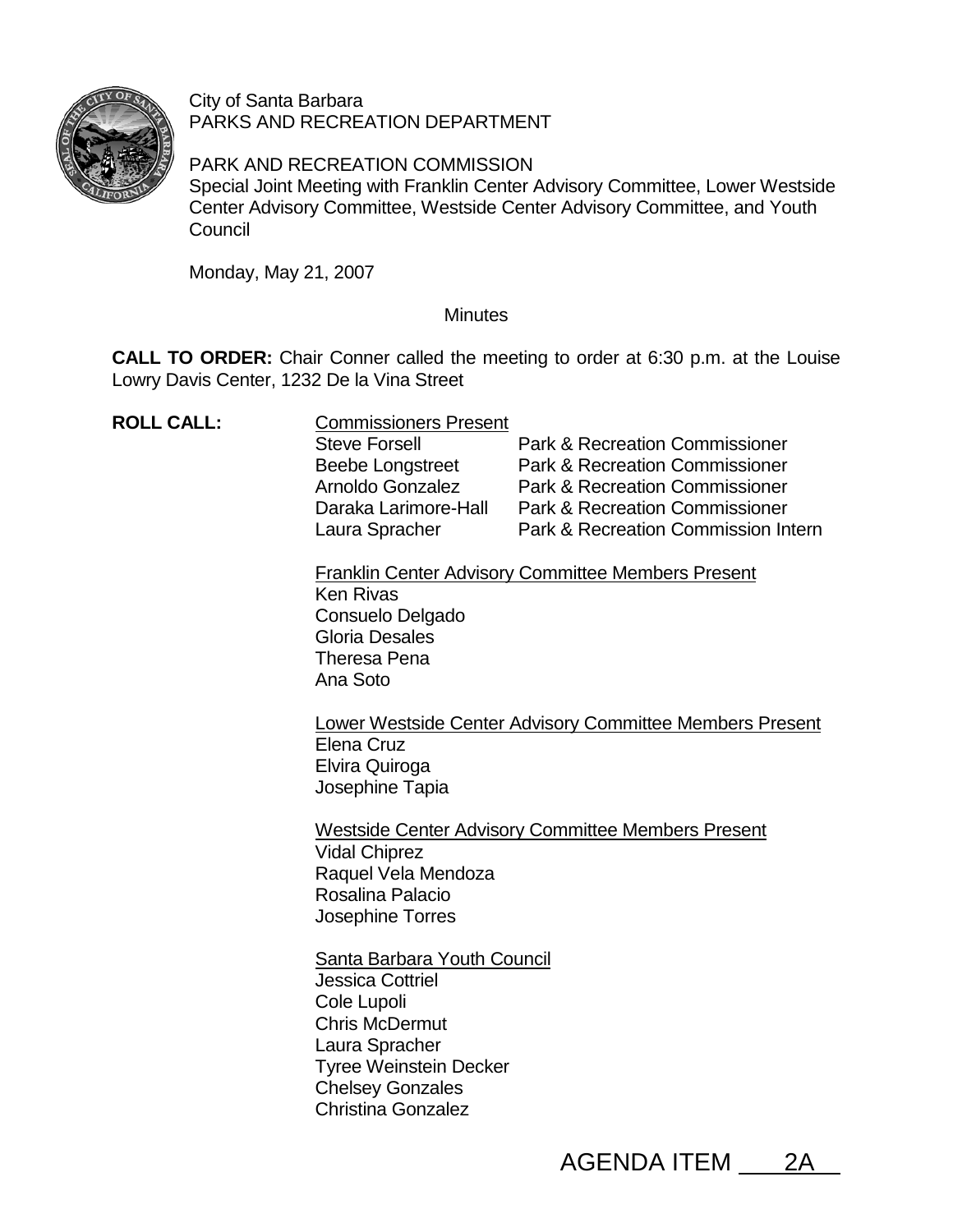| <b>ROLL CALL (Cont.):</b> | <b>Staff Present</b>   |                                                  |
|---------------------------|------------------------|--------------------------------------------------|
|                           | Marty Blum             | Mayor                                            |
|                           | <b>Grant House</b>     | <b>City Councilmember</b>                        |
|                           | Roger Horton           | <b>City Councilmember</b>                        |
|                           | Joan Kent              | <b>Assistant City Administrator</b>              |
|                           | Nancy L. Rapp          | <b>Parks &amp; Recreation Director</b>           |
|                           | Jill Zachary           | <b>Assistant Parks &amp; Recreation Director</b> |
|                           | <b>Judith Cook</b>     | <b>Recreation Programs Manager</b>               |
|                           | <b>Randy Fritz</b>     | <b>Street Tree Inspector</b>                     |
|                           | Antonio Velasquez      | <b>Recreation Supervisor</b>                     |
|                           | Susan Young            | <b>Recreation Supervisor</b>                     |
|                           | <b>Terry Brown</b>     | <b>Youth Activities Coordinator</b>              |
|                           | <b>Jessica Paredes</b> | <b>Asst. Community Services Supervisor</b>       |
|                           | Ricardo Venegas        | <b>Asst. Community Services Supervisor</b>       |
|                           |                        | Karla Megill Executive Assistant                 |
|                           |                        |                                                  |

**PUBLIC COMMENT:** No one wished to speak

## **1. YOUTH PROGRAMMING AND BUDGET CONSIDERATIONS FOR FISCAL YEAR 2008**

Ms. Rapp said that recreation programs are prevention rather than intervention. She further said that staff considers all children to be "at risk".

Ms. Cook provided an overview of proposed youth programs.

The Commission and Committee discussion primarily concerned: the Youth Apprenticeship Program; the opinion of some Franklin Advisory Committee members that some of the youth will not participate in the programs because they feel they are not sensitive to their needs; the opinion of other Franklin Advisory Committee members that the Franklin youth programs are sensitive to their needs; the need for summer Junior High School Programs; scholarship programs; the need for community outreach to "at risk" youth; the need for a full-time person at the Lower Westside Center Advisory Committee; and staffing the community centers with youth employed by the Youth Apprenticeship Program.

#### Public Comment

Cathy Murillo, Shape of Voice Youth Newspaper, spoke in support of expanded youth programs.

David Pritchett, Shape of Voice Youth Newspaper, spoke in support of youth programs

Grant House, City Councilmember, said that he hired young people through youth employment services and they went on to be very successful.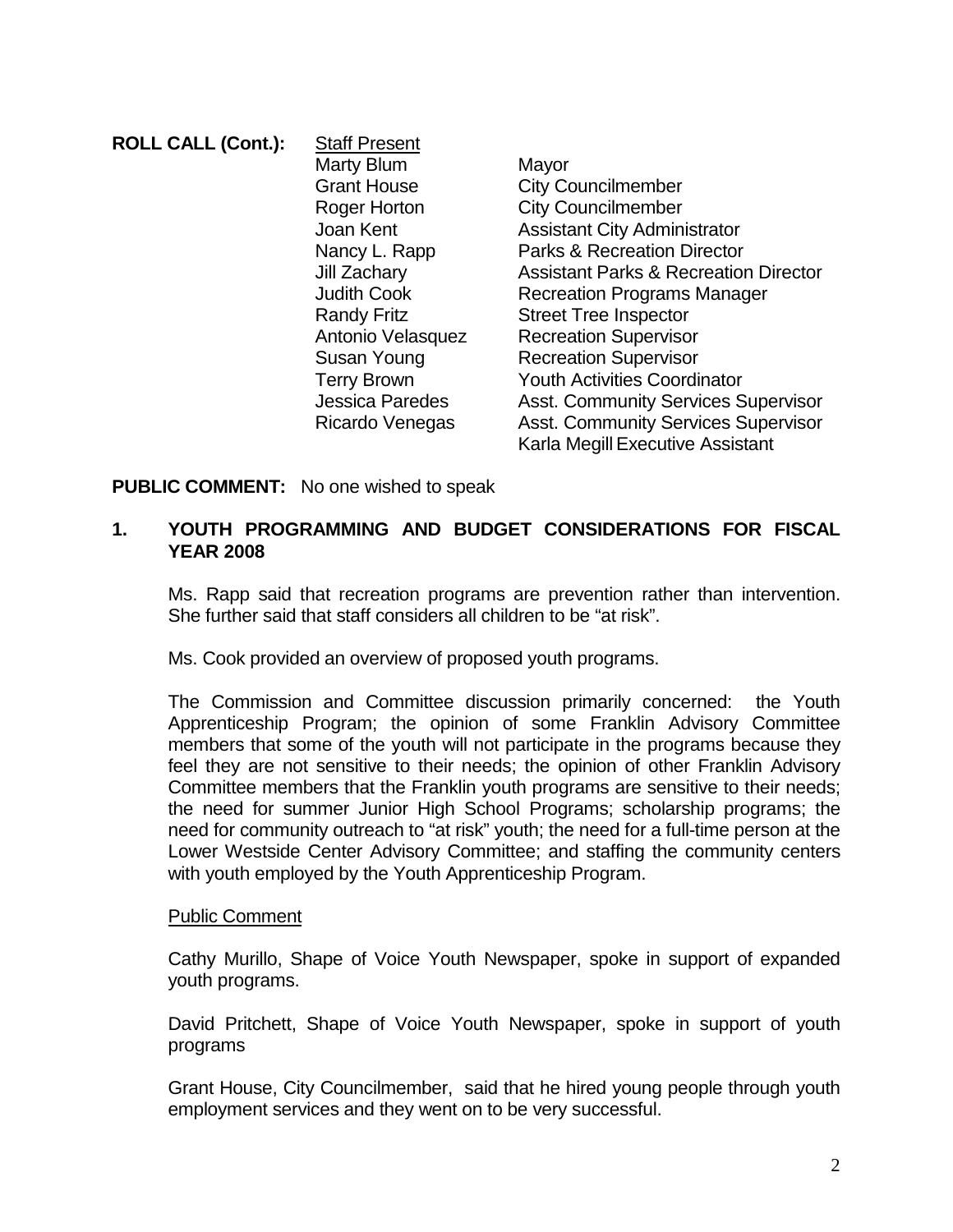## Commissioner and Committee Member Comments

Commissioner Larimore-Hall asked how successful it would be to create a summer program for the junior high students. Ms. Brown said she would be talking to staff at Santa Barbara Junior High School about it.

Commissioner Larimore-Hall said he would like to see more communication between the Advisory Committees and community organizations.

Commissioner Larimore-Hall said that he wants the priorities to be highly informed and wants to hear from the advisory committees and the Youth Council.

Commissioner Larimore-Hall asked whether it is possible to target the Apprenticeships towards staffing people to recruiting youth people into the programs. He further said he would like to staff the Community Centers with more professional staff.

Commissioner Gonzalez agreed that there should be more programs for Junior High School students. He urged the City to invest now in our children rather than pay later.

Commissioner Longstreet outlined her priorities:

- Junior High Programs
- Franklin Center Youth Drop In
- Handball

Commissioner Longstreet suggested that fees not be frozen because there is a scholarship program in place. Ms. Longstreet further urged that the City stop being divided into the Eastside and the Westside and meet in the middle at the Teen Center.

Mr. McDermott concurred with Commissioner Longstreet. He said that prevention is the main thing that will help the community grow together. Mr. McDermott said that outreach is needed to bring in new kids to the programs. He further said there is a need to unite the community.

Ms. Torres stressed the importance of recognizing that youth gangs have increased. She expressed the hope that the committees can work together to help our kids. Ms. Torres said she was saddened when she heard the School District was going to cut their programs. She said the Sports programs are very important.

Chair Conner said that a lot of parents don't know what their kids are doing after school. She said programming after school is important.

Chelsey Gonzales commented that some Advisory Committee members said the Youth Council members are not the target population. She expressed that she is upset at the fact that the division was made in that room. Mr. Rivas clarified his remarks saying that members of the target population are not involved in any programs like the Youth Council members are.